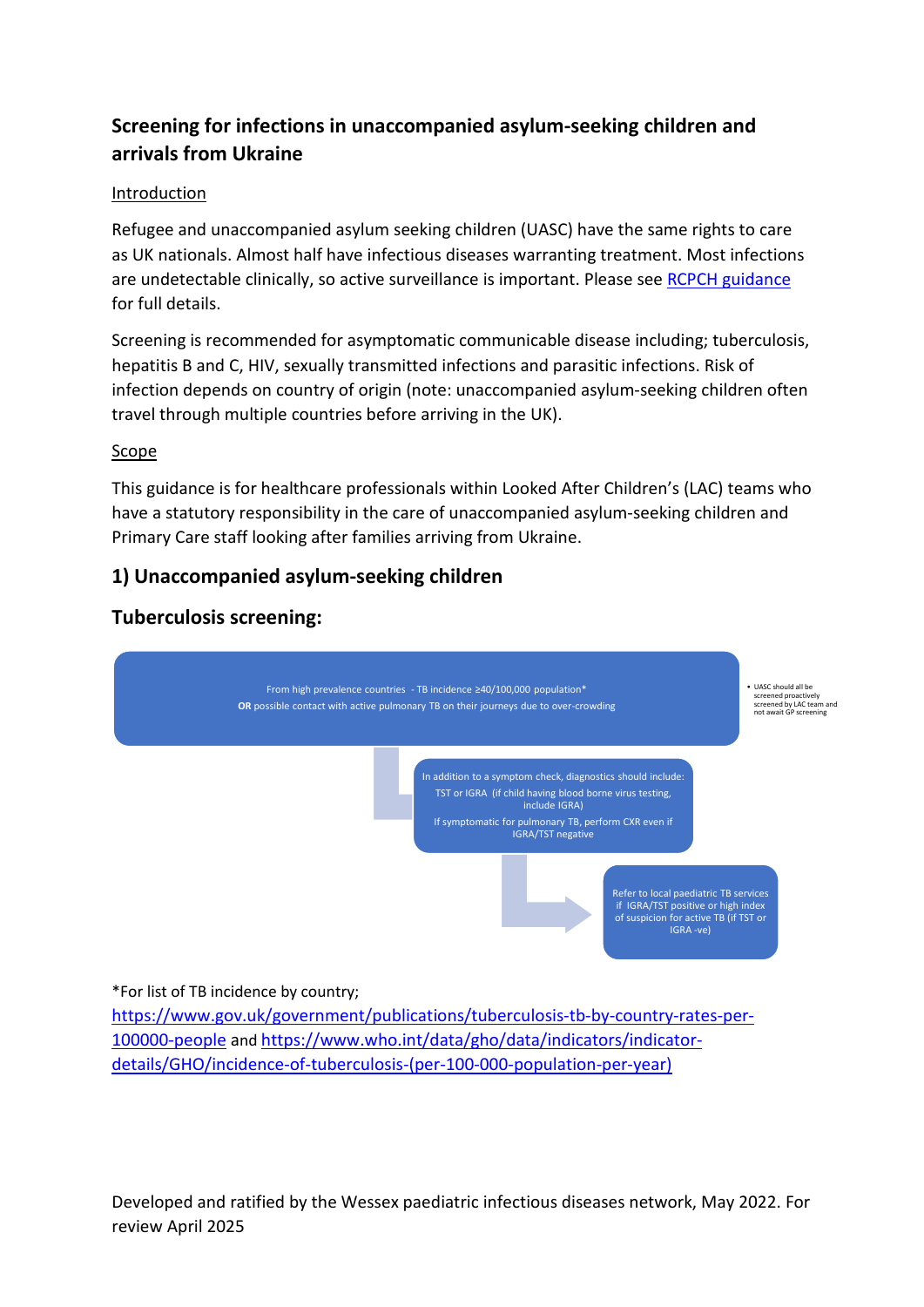## **Blood-borne and sexual transmitted infections screening:**

| HIV, Hepatitis B, Hepatitis<br>C serology                                 | Syphilis serology                                 | Urine PCR for chlamydia<br>and gonococcus         |
|---------------------------------------------------------------------------|---------------------------------------------------|---------------------------------------------------|
| • for all children being<br>screened (HIV serology,<br>HepBsAg, Hep C Ab) | • if sexually active or<br>previous risk of abuse | • if sexually active or<br>previous risk of abuse |

### **Parasitic infections screening;**

| Soil transmitted<br>helminths |  |
|-------------------------------|--|
|                               |  |

- stool OCP and giardia **PCR**
- **OR** consider empiric treatment:albendazole

#### **Strongyloides**

- strongyloides serology† for those from endemic countries\*\*
- treatment:ivermectin

#### **Schistosomiasis**

- schistosomiasis serology† for all those from endemic countries\*\*\* (if positive refer to ID clinic for review and stool and urine testing)
- **OR** consider empiric treatment: praziquantel

\*\*Strongyloides list of endemic countries; [https://apps.who.int/neglected\\_diseases/ntddata/sth/sth.html](https://apps.who.int/neglected_diseases/ntddata/sth/sth.html) )

\*\*\* Schistosomiasis list of endemic countries; https://apps.who.int/neglected diseases/ntddata/sch/sch.html )

†Schistosomiasis and strongyloides serology should be sent in red/plain top serum bottles and sent to local microbiology laboratory who will forward to reference laboratory as required. PLEASE INCLUDE INFO ABOUT COUNTRY OF ORIGIN AND COUNTRIES TRANSITTED ON REQUEST FORM as otherwise tests may not be processed.

#### **Other baseline bloods:**



#### **OTHER:**

Don't forget catch up vaccinations (please see RCPCH and [government guidance \)](https://www.gov.uk/government/publications/vaccination-of-individuals-with-uncertain-or-incomplete-immunisation-status)

Developed and ratified by the Wessex paediatric infectious diseases network, May 2022. For review April 2025